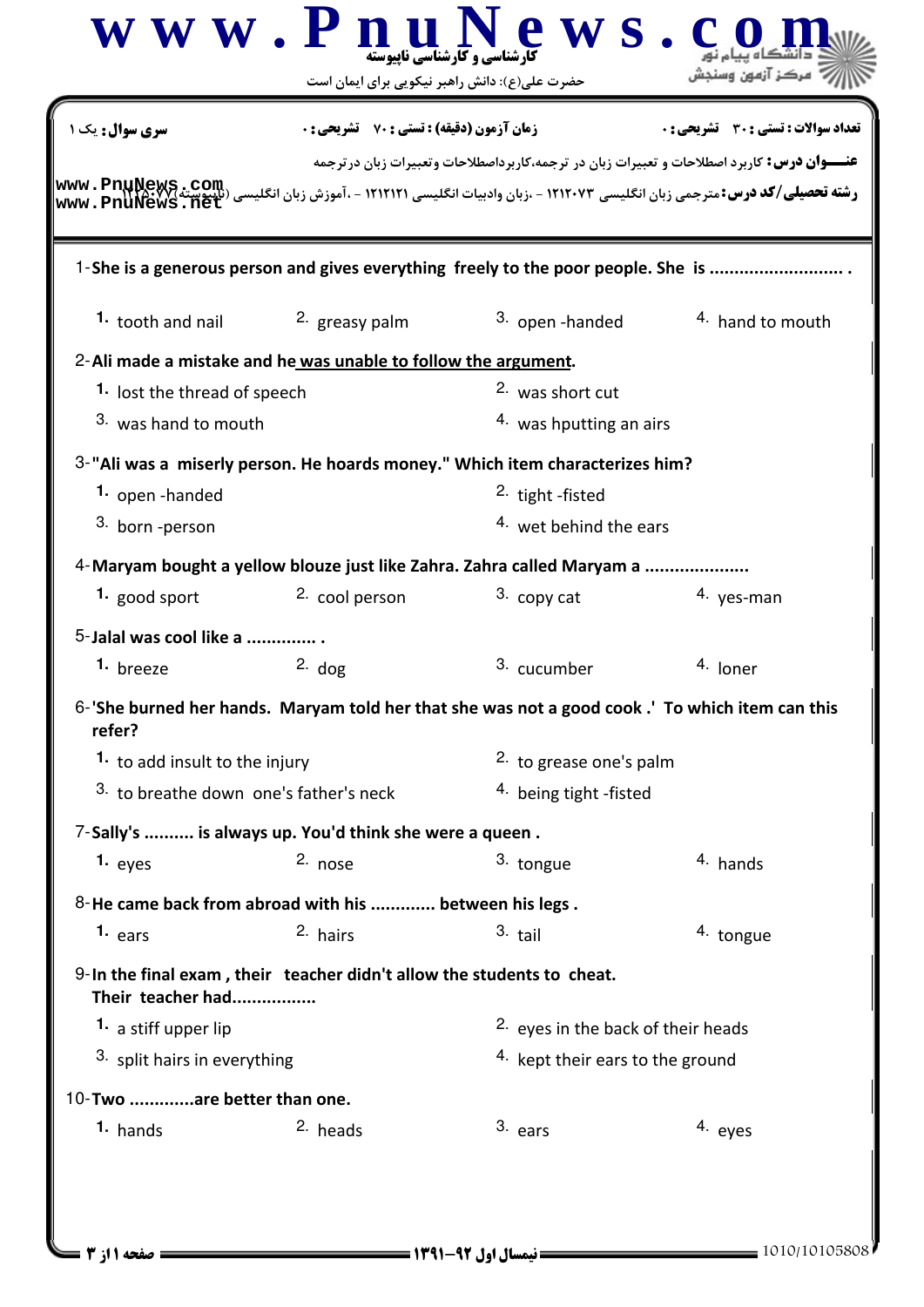|                                          | www.PnuN<br><b>کارشناسی و کارشناسی نایبوسته</b><br>حضرت علی(ع): دانش راهبر نیکویی برای ایمان است                                    | ews.                                                                                              |                                       |  |
|------------------------------------------|-------------------------------------------------------------------------------------------------------------------------------------|---------------------------------------------------------------------------------------------------|---------------------------------------|--|
| <b>سری سوال :</b> یک ۱                   | <b>زمان آزمون (دقیقه) : تستی : 70 ٪ تشریحی: 0</b>                                                                                   | <b>عنـــوان درس:</b> کاربرد اصطلاحات و تعبیرات زبان در ترجمه،کاربرداصطلاحات وتعبیرات زبان درترجمه | تعداد سوالات : تستي : 30 ٪ تشريحي : 0 |  |
|                                          | <b>رشته تحصیلی/کد درس:</b> مترجمی زبان انگلیسی ۱۲۱۲۰۷۳ - ،زبان وادبیات انگلیسی ۱۲۱۲۱۲۱ - ،آموزش زبان انگلیسی (ت <mark>آییو</mark> س |                                                                                                   |                                       |  |
|                                          | 11-When I saw him for the first time, I                                                                                             |                                                                                                   |                                       |  |
| 1. lost my head                          |                                                                                                                                     | <sup>2.</sup> was a headache                                                                      |                                       |  |
| <sup>3.</sup> got up on the wrong side   |                                                                                                                                     | <sup>4.</sup> pulled the ears                                                                     |                                       |  |
|                                          | 12- Every time I need his signature I have to grease his palm.                                                                      |                                                                                                   |                                       |  |
| 1. to give him a bribe                   |                                                                                                                                     | 2. to hesitate                                                                                    |                                       |  |
| 3. to escape from the problem            |                                                                                                                                     | <sup>4.</sup> to be careful                                                                       |                                       |  |
| 13-I had no idea he was so two-faced.    |                                                                                                                                     |                                                                                                   |                                       |  |
| 1. stingy                                | 2. lovely                                                                                                                           | 3. open-minded                                                                                    | <sup>4</sup> deceitful                |  |
|                                          | 14-When he plays, his fingers are all                                                                                               |                                                                                                   |                                       |  |
| 1. $legs$                                | <sup>2.</sup> strikes                                                                                                               | 3. thumbs                                                                                         | 4. revolts                            |  |
| 15-He is trying to pull my leg.          |                                                                                                                                     |                                                                                                   |                                       |  |
| 1. tease me                              | 2. imitate me                                                                                                                       | 3. correct me                                                                                     | <sup>4.</sup> devote me               |  |
|                                          |                                                                                                                                     |                                                                                                   |                                       |  |
| 16-He told her to button her<br>1. hands | 2. ears                                                                                                                             | 3. lips                                                                                           | 4. eyes                               |  |
|                                          |                                                                                                                                     |                                                                                                   |                                       |  |
|                                          | 17-'He shares the cost of housing with his brother.' In other words, he  with his brother.                                          |                                                                                                   |                                       |  |
| 1. gets in touch                         |                                                                                                                                     | 2. goes Dutch                                                                                     |                                       |  |
| <sup>3.</sup> goes to Dutch              |                                                                                                                                     | 4. goes to the dogs                                                                               |                                       |  |
|                                          | 18-" To have butterflies in one's stomach " means                                                                                   |                                                                                                   |                                       |  |
| 1. to fall asleep                        |                                                                                                                                     | <sup>2</sup> to feel tired                                                                        |                                       |  |
|                                          | 3. to feel nervous before doing something                                                                                           | 4. to get to the other world                                                                      |                                       |  |
|                                          |                                                                                                                                     |                                                                                                   |                                       |  |
| 1. not to quit                           | 19-He is ready to give up and call in a professional to repaire his car.<br>$2.$ to work hard                                       | 3. to surrender                                                                                   | 4. to avoid job                       |  |
|                                          |                                                                                                                                     |                                                                                                   |                                       |  |
|                                          | 20-Everything he does makes him richer. He has a golden touch.                                                                      |                                                                                                   |                                       |  |
| 1. works very hard                       |                                                                                                                                     | 2. makes money easily                                                                             |                                       |  |
| 3. does not work seriously               |                                                                                                                                     | 4. does as planned                                                                                |                                       |  |
|                                          | 21-Little Mike is a mama's boy. He runs to his mother.                                                                              |                                                                                                   |                                       |  |
| 1. lives independently                   |                                                                                                                                     | <sup>2</sup> is giving up by his mother                                                           |                                       |  |
| 3. is overly dependent on his mother     |                                                                                                                                     | 4. is willing to be with the family                                                               |                                       |  |
| صفحه 12: 3                               |                                                                                                                                     |                                                                                                   | 1010/10105808                         |  |